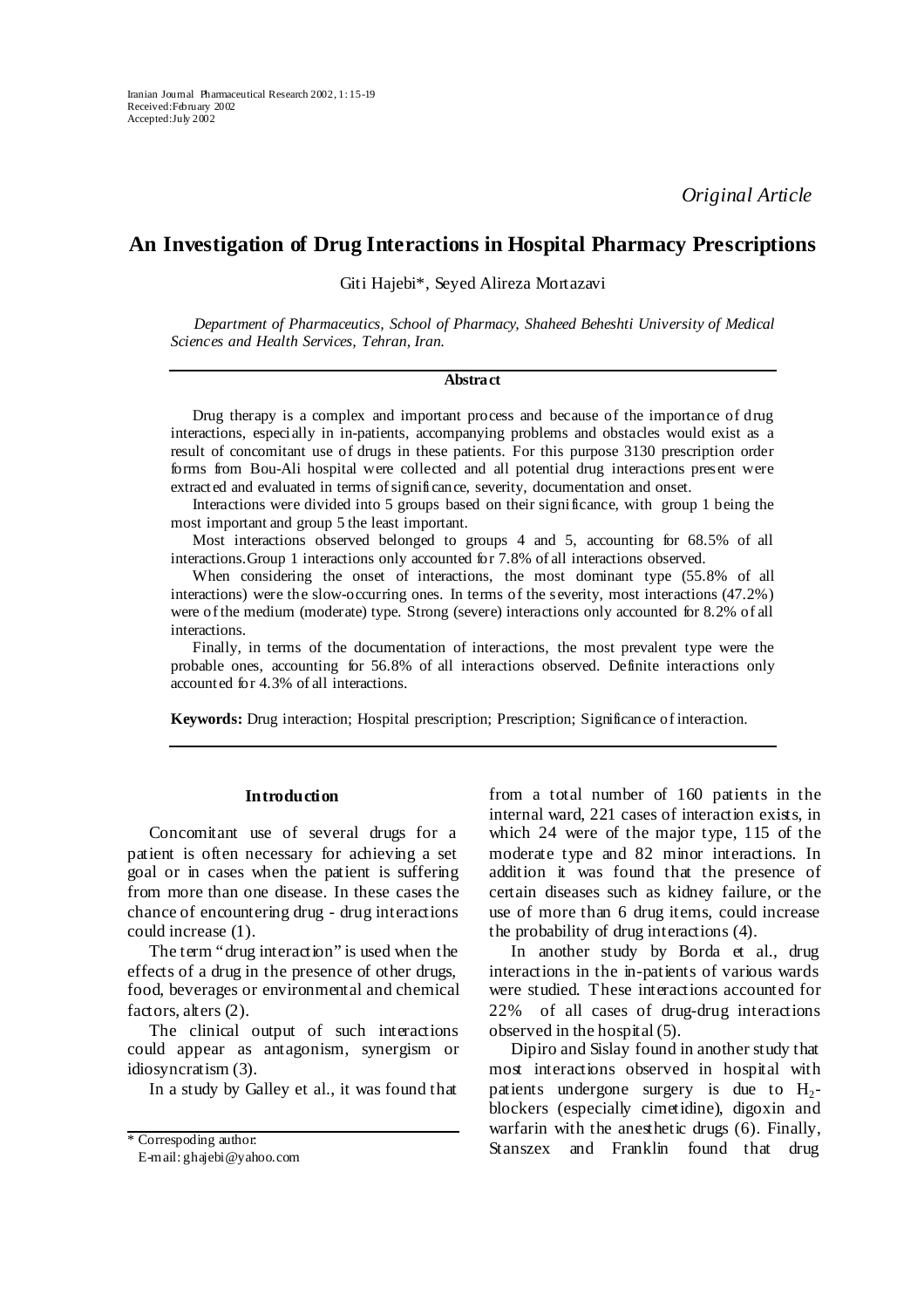| Ward       | Number of     | Number of    | Type of      | Number of        | Mean number of   |
|------------|---------------|--------------|--------------|------------------|------------------|
|            | prescriptions | interactions | interactions | prescribed drugs | drugs prescribed |
| <b>CCU</b> | 400           | 598          | 80           | 40               | 5.0              |
| ICU        | 380           | 342          | 58           | 32               |                  |
| Intemal    | 1250          | 1763         | 151          | 58               | 4.4              |
| Infectious | 100           | 1257         |              | 39               | 4.2              |

**Table 1.** A summary of prescriptions evaluated in various wards of Bou-Ali hospital.

interactions in out-patients amounts to 23% of all cases of drug interactions studied (7).

Therefore, because of the importance of drug - drug interactions, in this study attempts were made to investigate the occurrence and extent of drug interactions in the prescriptions of ICU, CCU, internal and infectious wards of Bou-Ali teaching hospital, Tehran, Iran.

## **Experimental**

In this study the extent of occurrence and frequency of potential drug interactions were investigated based on the reference text "Drug Interaction Facts". This particular reference was used because of its extensive and unique classifications of drug interactions.

In this study a total number of 3130 prescriptions from in-patients of ICU, CCU, internal and infectious wards of Bou–Ali teaching hospital were examined during the first 6 months of 2000 and all the potential drug interactions present were extracted and classified in terms of significance, onset, severity and documentation.

## **Results**

Among the prescriptions examined 3960 cases and 156 types of interaction were observed.

Table 1 shows the overall results obtained from assessing prescriptions of various wards. The overall results obtained in terms of significance, onset, severity and documentation are shown in Tables 2-5 and can be summarised as follows:

In terms of the significance, the most frequent interactions observed were of types 4 and 5 (the least important), with a total number of 2712 cases of interactions, accounting for 68.5% of the total number of interactions observed.

With regards to the onset of action, the most dominant type of interactions were the delayed ones, with a total number of 2211 cases, representing 55.8% of the total number of interactions observed.<br>When considering

When considering the severity of interactions, moderate interactions were dominant, with a total number of 1869 cases,

**Table 2.** Frequency distribution of 598 number of interactions ( 80 types) observed in the CCU ward of Bou-Ali hospital.

| Parameter studied              | Number of    | Type of<br>Percentage of |              | Percentage of |  |
|--------------------------------|--------------|--------------------------|--------------|---------------|--|
|                                | Interactions | interactions             | Interactions | interactions  |  |
| Significance of interactions:  |              |                          |              |               |  |
| 1.0                            | 39           | 6.5                      | 7            | 8.7           |  |
| 2.0                            | 89           | 14.9                     | 8            | 10.0          |  |
| 3.0                            | 36           | 6.0                      | 6            | 7.5           |  |
| 4.0                            | 238          | 39.8                     | 32           | 40.0          |  |
| 5.0                            | 196          | 32.8                     | 27           | 33.8          |  |
| Onset of action:               |              |                          |              |               |  |
| Delayed                        | 193          | 32.3                     | 40           | 50.0          |  |
| Rapid                          | 405          | 67.8                     | 40           | 50.0          |  |
| Severity of interactions:      |              |                          |              |               |  |
| Major                          | 47           | 7.9                      | 10           | 12.5          |  |
| Moderate                       | 325          | 54.3                     | 41           | 51.2          |  |
| Minor                          | 226          | 37.8                     | 29           | 36.3          |  |
| Documentation of interactions: |              |                          |              |               |  |
| Established                    | 15           | 2.5                      | 3            | 3.7           |  |
| Probable                       | 106          | 17.8                     | 10           | 12.5          |  |
| Suspected                      | 44           | 7.4                      | 8            | 10.0          |  |
| Possible                       | 398          | 66.5                     | 48           | 60.0          |  |
| Unlikely                       | 35           | 5.8                      | 11           | 13.8          |  |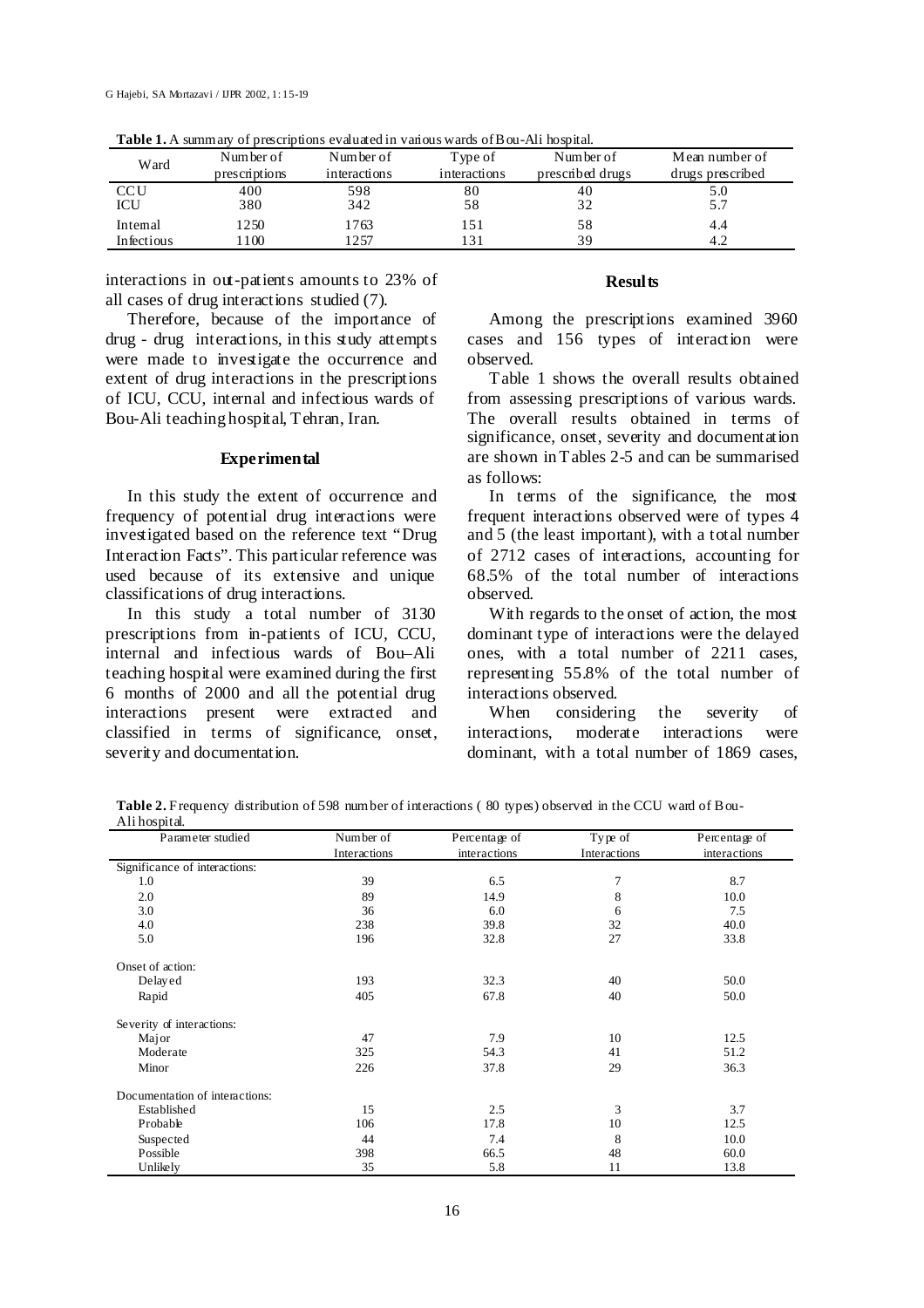| Parameter studied              | Number of<br>interactions | Percentage of<br>interactions | Type of<br>interactions | Percentage of<br>interactions |
|--------------------------------|---------------------------|-------------------------------|-------------------------|-------------------------------|
| Significance of interactions:  |                           |                               |                         |                               |
| 1.0                            | 12                        | 3.5                           | 5                       | 8.6                           |
| 2.0                            | 66                        | 19.3                          | 9                       | 15.5                          |
| 3.0                            | 4                         | 1.2                           | 2                       | 3.5                           |
| 4.0                            | 163                       | 47.6                          | 22                      | 37.9                          |
| 5.0                            | 97                        | 28.4                          | 20                      | 34.5                          |
| Onset of action:               |                           |                               |                         |                               |
| Delayed                        | 149                       | 43.5                          | 29                      | 50.0                          |
| Rapid                          | 193                       | 56.5                          | 29                      | 50.0                          |
| Severity of interactions:      |                           |                               |                         |                               |
| Major                          | 19                        | 5.5                           | 6                       | 10.3                          |
| Moderate                       | 245                       | 71.7                          | 32                      | 55.2                          |
| Minor                          | 78                        | 22.8                          | 20                      | 34.5                          |
| Documentation of interactions: |                           |                               |                         |                               |
| Established                    | 13                        | 3.8                           | 6                       | 10.3                          |
| Probable                       | 20                        | 5.8                           | 4                       | 7.0                           |
| Suspected                      | 48                        | 14.0                          | 6                       | 10.3                          |
| Possible                       | 205                       | 60.0                          | 36                      | 62.1                          |
| Unlikely                       | 56                        | 16.4                          | 6                       | 10.3                          |

**Table 3.** Frequency distribution of 342 number of interactions ( 58 types) observed in the ICU ward of Bou-Ali hospital.

accounting for 47.2% of the total number of interactions observed.

Finally, in terms of the documentation of interactions observed, the most prevalent interactions were of the "possible" type, with a total number of 2250 cases, accounting for 56.8% of the total number of interactions. "Established" interactions only accounted for 4.3% of all interactions.

## **Discussion**

Drug interaction is a very important issue in drug therapy, especially in pediatric and geriatric patients. In the earlier parts of this article (introduction) some of the results obtained by the other researcher have been mentioned. However, it should be noted that since the protocol for conducting these studies

**Table 4.** Frequency distribution of 1763 number of interactions (151 types) observed in the internal ward of Bou-Ali hospital.

| Parameter studied              | Number of<br>Percentage of |              | Type of      | Percentage of |  |
|--------------------------------|----------------------------|--------------|--------------|---------------|--|
|                                | interactions               | interactions | interactions | interactions  |  |
| Significance of interactions:  |                            |              |              |               |  |
| 1.0                            | 122                        | 6.9          | 10           | 6.6           |  |
| 2.0                            | 321                        | 18.2         | 29           | 19.2          |  |
| 3.0                            | 112                        | 6.3          | 9            | 6.0           |  |
| 4.0                            | 479                        | 27.2         | 46           | 30.5          |  |
| 5.0                            | 729                        | 41.4         | 57           | 37.7          |  |
| Onset of action:               |                            |              |              |               |  |
| Delayed                        | 1064                       | 60.4         | 91           | 60.3          |  |
| R apid                         | 699                        | 39.6         | 60           | 39.7          |  |
| Severity of interactions:      |                            |              |              |               |  |
| Major                          | 163                        | 9.3          | 13           | 8.6           |  |
| Moderate                       | 792                        | 44.9         | 77           | 51.0          |  |
| Minor                          | 808                        | 45.8         | 61           | 40.4          |  |
| Documentation of interactions: |                            |              |              |               |  |
| Established                    | 95                         | 5.4          | 10           | 6.6           |  |
| Probable                       | 268                        | 15.2         | 22           | 14.5          |  |
| <b>S</b> uspected              | 168                        | 9.5          | 15           | 9.9           |  |
| Possible                       | 1052                       | 59.7         | 86           | 57.0          |  |
| Unlikely                       | 180                        | 10.2         | 18           | 12.0          |  |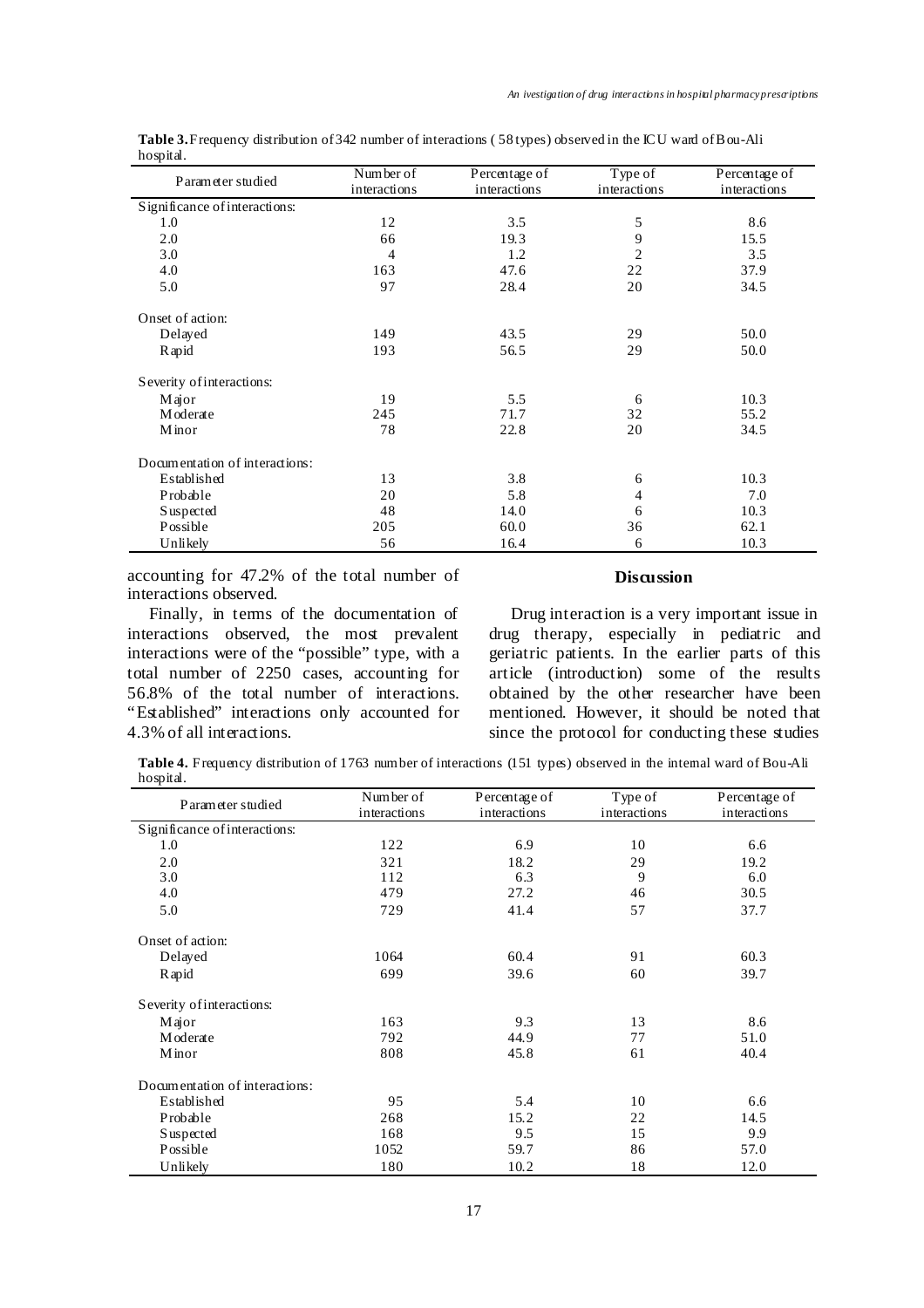|           | Table 5. Frequency distribution of 1257 number of interactions (131 types) observed in the infectious ward of Bou-Ali |  |  |  |
|-----------|-----------------------------------------------------------------------------------------------------------------------|--|--|--|
| hospital. |                                                                                                                       |  |  |  |

| Parameter studied              | Number of    | Percentage of | Type of      | Percentage of |
|--------------------------------|--------------|---------------|--------------|---------------|
|                                | interactions | interactions  | interactions | interactions  |
| Significance of interactions:  |              |               |              |               |
| 1.0                            | 134          | 10.7          | 6            | 4.6           |
| 2.0                            | 277          | 22.0          | 27           | 20.6          |
| 3.0                            | 36           | 2.9           | 5            | 3.8           |
| 4.0                            | 229          | 18.2          | 37           | 28.2          |
| 5.0                            | 581          | 46.2          | 56           | 42.8          |
| Onset of action:               |              |               |              |               |
| Delayed                        | 805          | 64.0          | 81           | 61.8          |
| R apid                         | 452          | 36.0          | 50           | 38.2          |
| Severity of interactions:      |              |               |              |               |
| Major                          | 98           | 7.8           | 10           | 7.7           |
| Moderate                       | 507          | 40.3          | 67           | 51.0          |
| Minor                          | 652          | 51.9          | 54           | 41.3          |
| Documentation of interactions: |              |               |              |               |
| Established                    | 48           | 3.8           | 7            | 5.3           |
| Probable                       | 251          | 20.0          | 19           | 14.5          |
| <b>Suspected</b>               | 138          | 11.0          | 11           | 8.4           |
| Possible                       | 595          | 47.3          | 76           | 58.0          |
| Unlikely                       | 225          | 17.9          | 18           | 13.8          |

could be somewhat different from that of the present study, variation in the results obtained is expected.

Generally speaking the most prevalent type of interactions observed in our study are types 4 and 5, accounting for 68.5% of all interactions observed. This shows that in most cases the drugs prescribed for patients will not cause any serious or fatal interactions. Nevertheless, 7.7% of all interactions were due to type 1 interactions, meaning that patients life could be at risk and in such cases the physician and nursing staff should keep the patient under close surveillance. Furthermore, the infectious ward had the highest number of type 1 interactions, which is probably due to the nature of treatment and the need for combined drug therapy.

Regarding the onset of action, 55.8% were of the delayed type, which could take up to several days or weeks to occur, needing no immediate concern or medical intervention.

 When considering the severity of interactions, 8.2% of all interactions were due to "major" interactions, and in such cases the life of patient could be threatened and immediate medical intervention is required. Furthermore, patients should be kept under close observation to prevent any complications.

In terms of the documentation of interactions observed, only 4.3% of all interactions were due to "established" interactions. It should be noted that proper monitoring of patients, a reduction in the dosage regimen, increasing the dosing intervals, etc. could help to reduce risks of severe drug interactions.

In fact the most important parameter to be considered is to find whether a drug could interact with other drugs, and try to find a way to encounter this problem.

 In conclusion, it could be said that in this study drug interactions do not appear to cause a serious problem to the health of patient and process of drug therapy. However, further clinical studies are needed to be carried out in order to investigate the actual clinical occurrence of drug interactions.

#### **Acknowledgement**

The authors wish to thank Dr. V. Sedeghi for his assistance with this work.